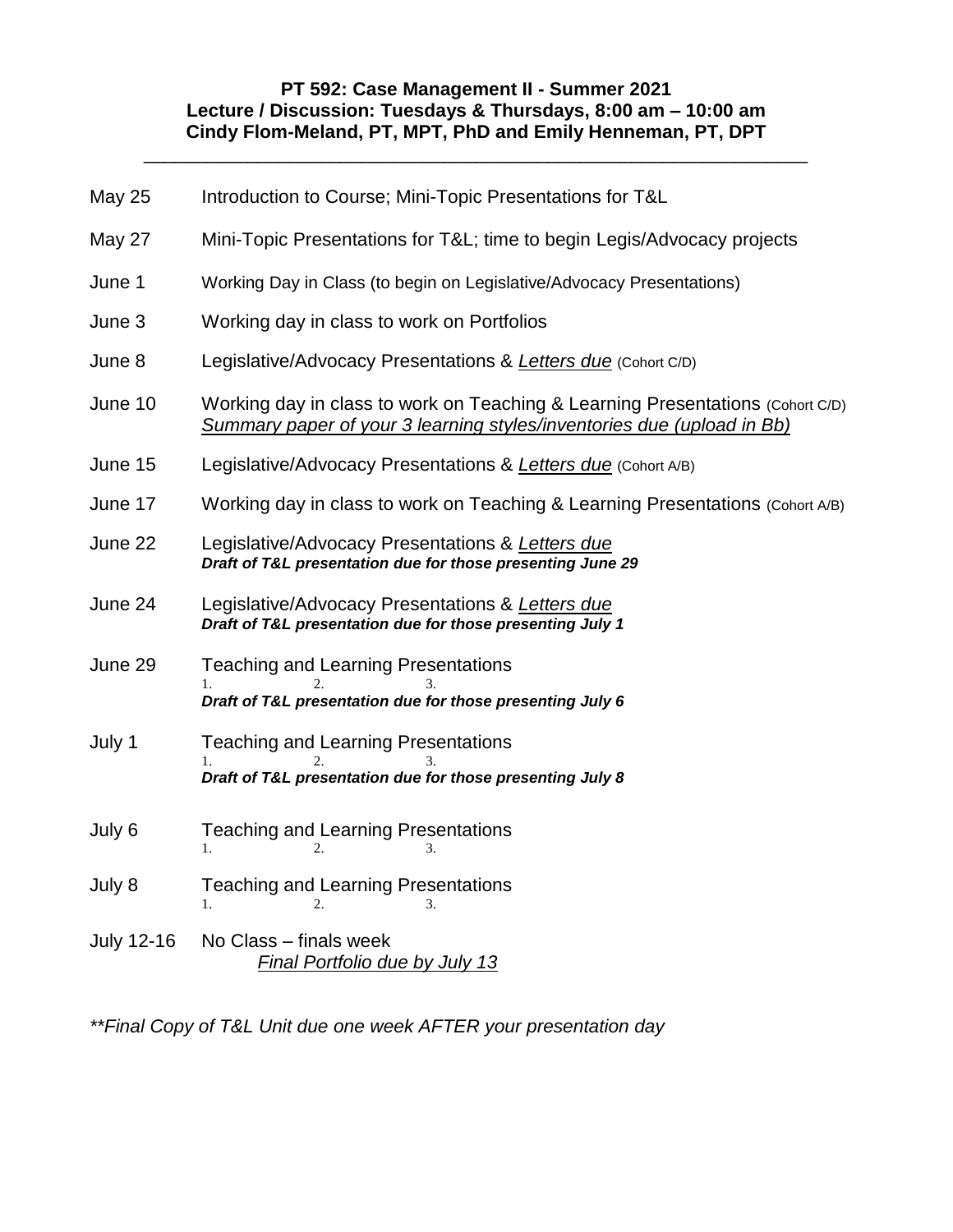# **Course Title and Number:** PT 592: Case Management II

# **Description:**

Case management, with emphasis on the teaching and learning process and techniques targeted to promote and optimize physical therapy services, including advocacy. Professional development as a practitioner of physical therapy is emphasized through introduction and preliminary development of a portfolio.

# **Department Offering the Course:**

Physical Therapy

**Credit Hours:** 2 credit hours

### **Instructor:**

Cindy Flom-Meland, PT, MPT, PhD, NCS and Emily Henneman, PT, DPT

# **Clock Hours and Schedule:**

Lecture: Discussion: Schedule: Tuesdays and Thursdays 8:00 am -10:00 am

# **Course Prerequisites:**

Registered in Professional Physical Therapy curriculum.

# **Course Objectives:**

Following completion of the course, the learner will be able to:

- 1. Plan and prepare to deliver an educational episode using appropriate pedagogy or andragogy. (SRE: 7B, 7D5, 7D7, 7D8, 7D12, 7D13, 7D34; Bloom's: Cognitive – application, analysis, synthesis)
- 2. Identify, discuss, and advocate for or against a policy or law affecting PT practice. (SRE: 7B, 7D4, 7D5, 7D7, 7D8, 7D13, 7D14, 7D34, 7D41; Bloom's: Cognitive – application, analysis, synthesis, evaluation; Affective – valuing)
- 3. Define personal philosophy and goals. Develop a professional portfolio. (SRE: 7D5, 7D13, 7D15; Bloom's: Cognitive – application, analysis, synthesis; Affective – receiving)

# **Outline of Contents and Assigned Instructor:**

See attached course syllabus.

# **Description of Teaching Methods and Learning Experiences:**

Lecture – traditional lecture.

Presentations – students work in groups to develop a presentation utilizing teaching and learning principles to plan; students work in groups to develop a presentation on an advocacy/legislative topic.

Discussion – large and small group discussion for legislative/advocacy and conflict resolution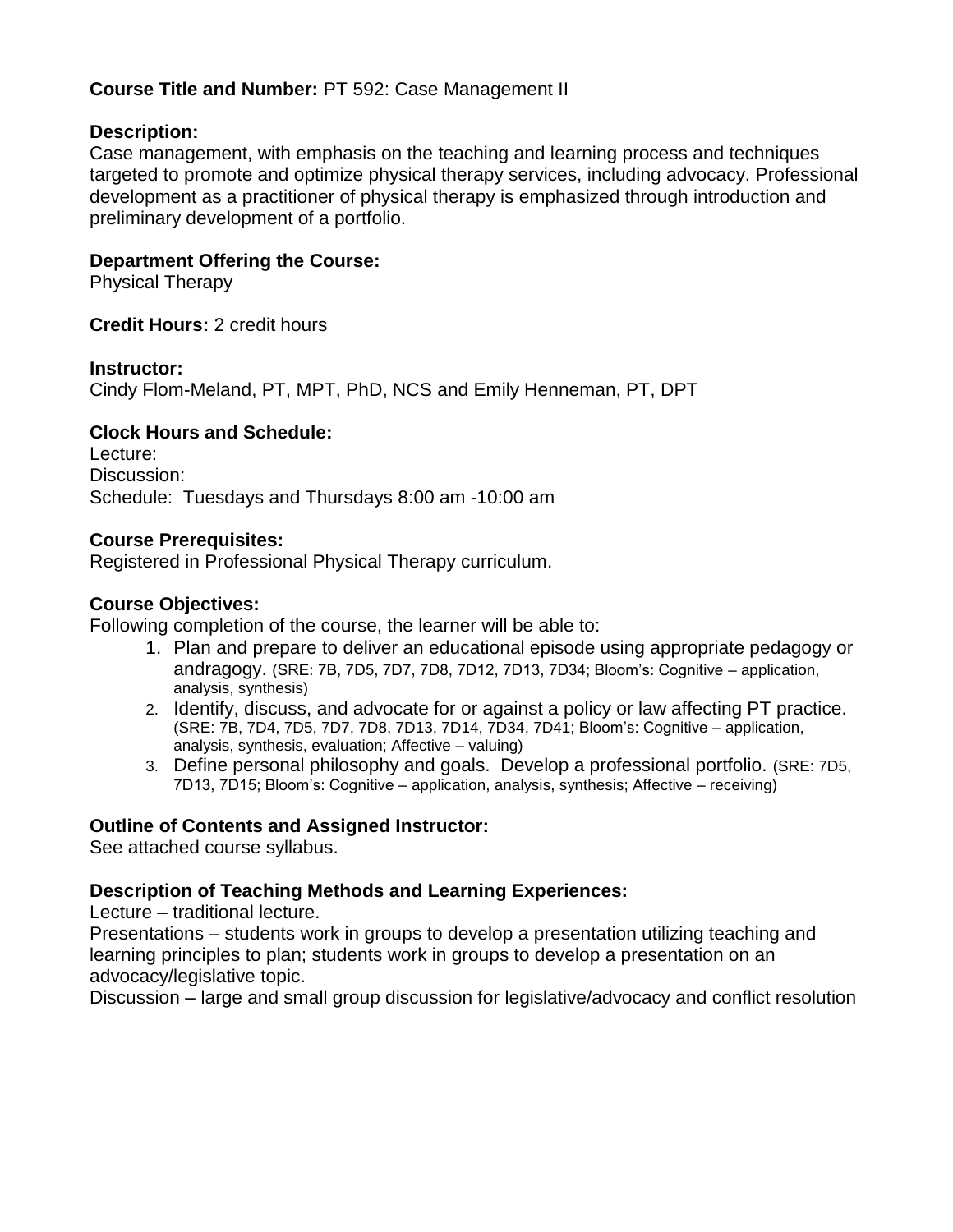### **Grade Components:**

- **40%** Complete the presentation and writing assignments of the T&L Unit (learning styles, draft of presentation, final copies associated the T&L Unit)
- **30%** Produce a Professional Portfolio
- **25%** Present a(n) Legislative/Advocacy Issue and write a letter in support or nonsupport of a current legislative or advocacy issue.
- **5%** Participate in active learning, class discussions, provide peer feedback

| Grading: | A  | $90\% - 100\%$ |
|----------|----|----------------|
|          |    | $80\% - 89\%$  |
|          | C. | 76% - 79%      |

### **Academic Integrity**:

In accordance with the rules concerning scholastic dishonesty in the Code of Student Life\* at the University of North Dakota, I affirm that I understand these rules and I agree to comply with them.

I will not:

- a) receive any additional information or assistance for any exam other that what was provided during class or approved tutor sessions
- b) copy from another student's test
- c) collaborate with or seek aid from another student who may have previously taken the exam
- d) knowingly use, buy, sell, steal, or solicit in whole or in part the contents of any exam
- e) bribe another person to obtain information about any exam

### **Department of Physical Therapy Honor Code Pledge:**

*"Upon my honor as a professional student in the physical therapy program at the University of North Dakota, I pledge that I will not give nor receive unauthorized aid on written examinations, laboratory practical examinations, written assignments, take home assignments or clinical assignments" Examination disclaimer: "I affirm that I have adhered to the Honor Code in this assignment"* 

A. Forms of Academic Dishonesty. Academic dishonesty includes, but is not limited to:

1. Copying or distributing examination items

- 2. During testing, using crib notes or various forms of technology not authorized by faculty
- 3. Copying another student's written paper or examination, with or without their knowledge
- 4. Helping someone else cheat on a test
- 5. Communicating or collaborating during a test by electronic means such as instant messaging, telephone, texting, smart watches, or social media.

6. Discussing test items or answers (written or laboratory) with students who have not yet taken the examination

- 7. Cutting and pasting text from any source without giving proper citation to that source
- 8. Plagiarism of any materials
- 9. Fabricating or falsifying written materials
- 10. Falsely reporting information or actions in clinical or classroom laboratories
- 11. Submitting the same paper, or a substantially similar paper, for the requirements of more than one course without the approval of the instructor(s) concerned
- 12. Submitting term papers or assignments written by another person
- 13. Consenting to having one's work used by another student as his or her own

14. Collaborating on a project (in person or via electronic means) when the instructor asked for individual work

15. Using a false excuse to obtain an extension on a due date or delay an examination

16. Depriving other students of necessary course materials by stealing books, periodicals, or other materials from libraries, AV centers, etc.